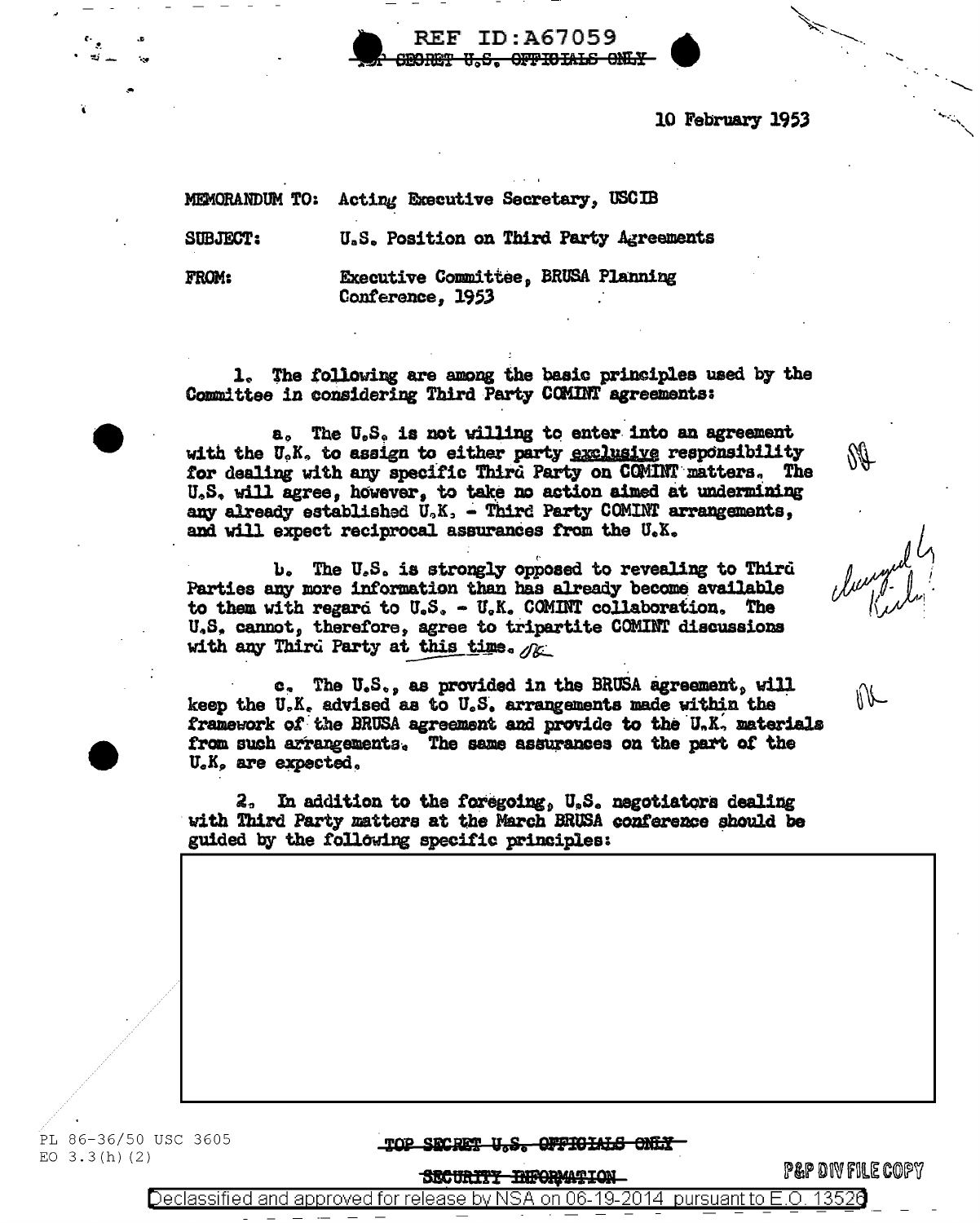

TOP SEGRET U.S. OFFICIALS ONLY

**SEGURITY INFORMATION** 

**PAP DIV FILE COPY.**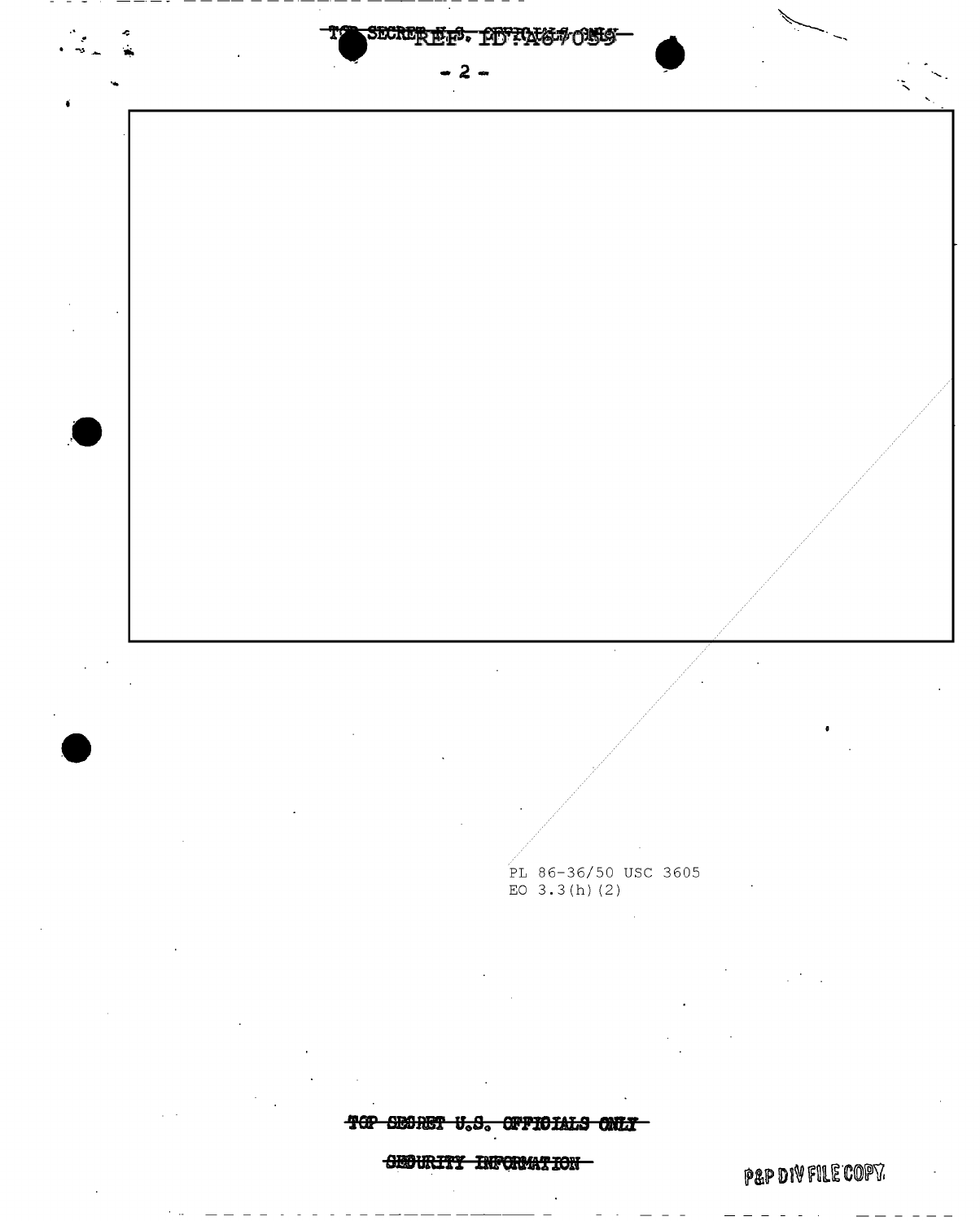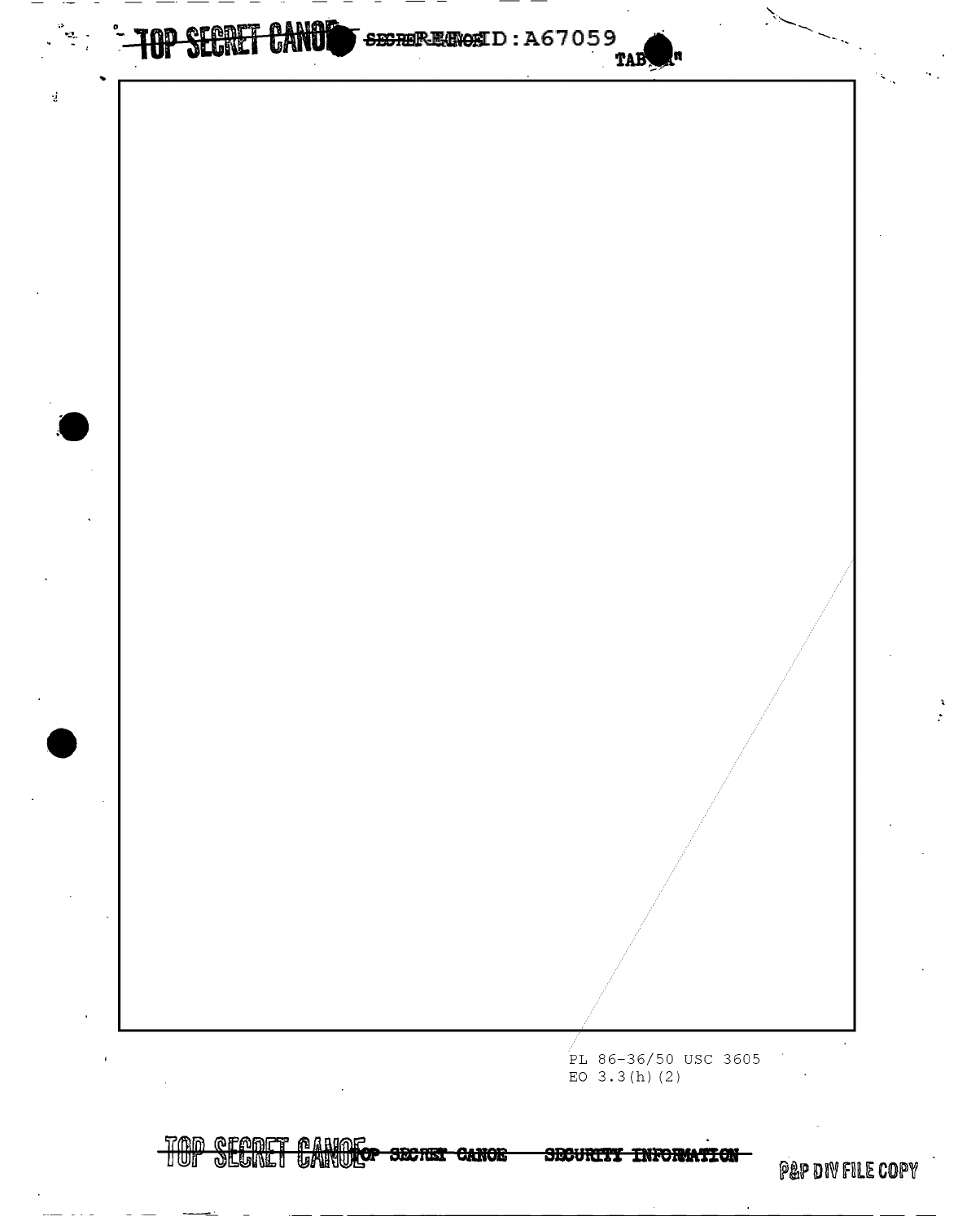

**P&P DIV FILE COPY**